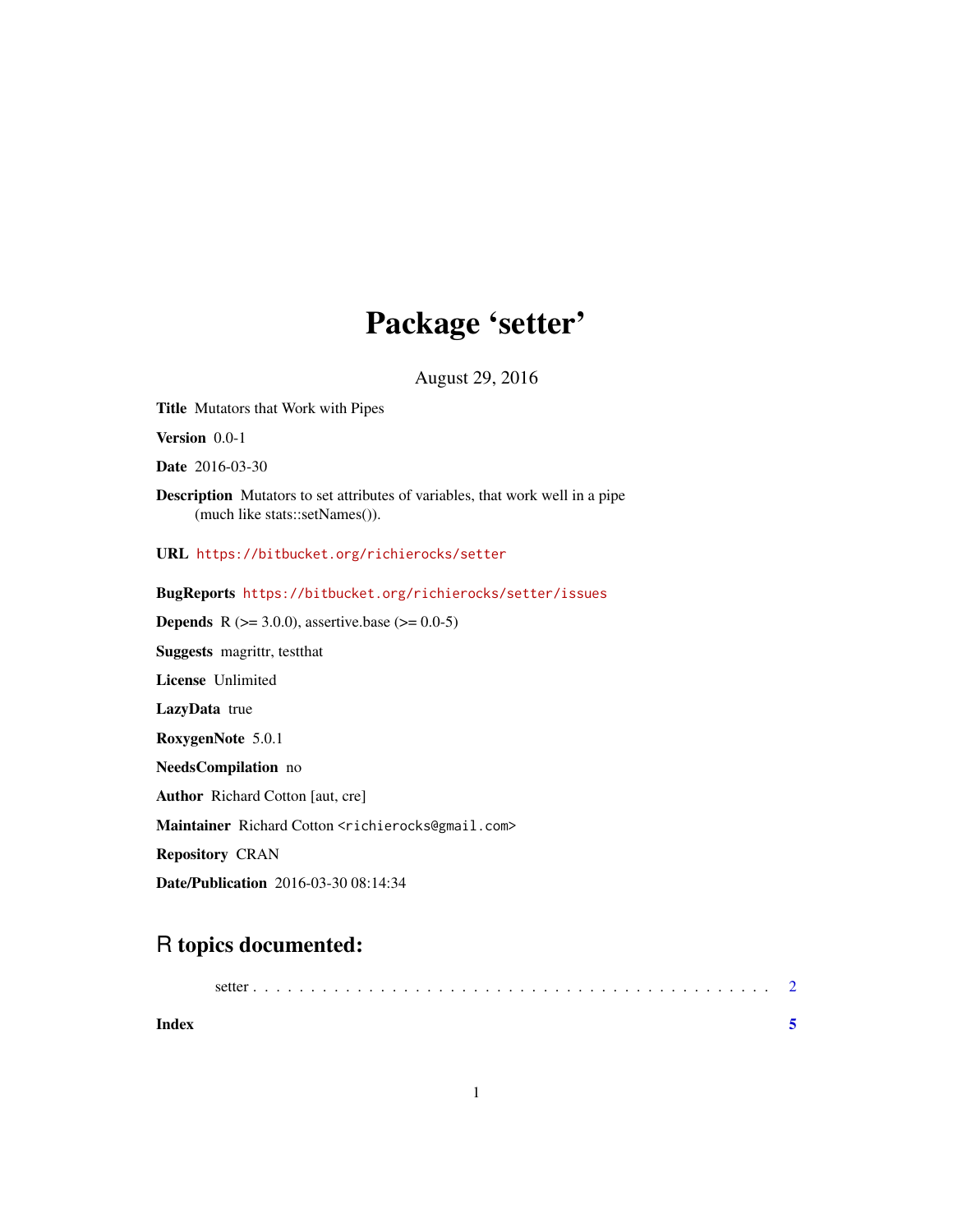<span id="page-1-0"></span>

#### Description

Set attributes of a variable, then return that variable.

#### Usage

set\_class(x, value) copy\_class(x, from) set\_mode(x, value) copy\_mode(x, from) set\_storage\_mode(x, value) copy\_storage\_mode(x, from) set\_dim(x, value) copy\_dim(x, from) set\_length(x, value) copy\_length(x, from) set\_names(x, value) copy\_names(x, from) set\_colnames(x, value) copy\_colnames(x, from) set\_rownames(x, value) copy\_rownames(x, from) set\_dimnames(x, value) copy\_dimnames(x, from) set\_levels(x, value)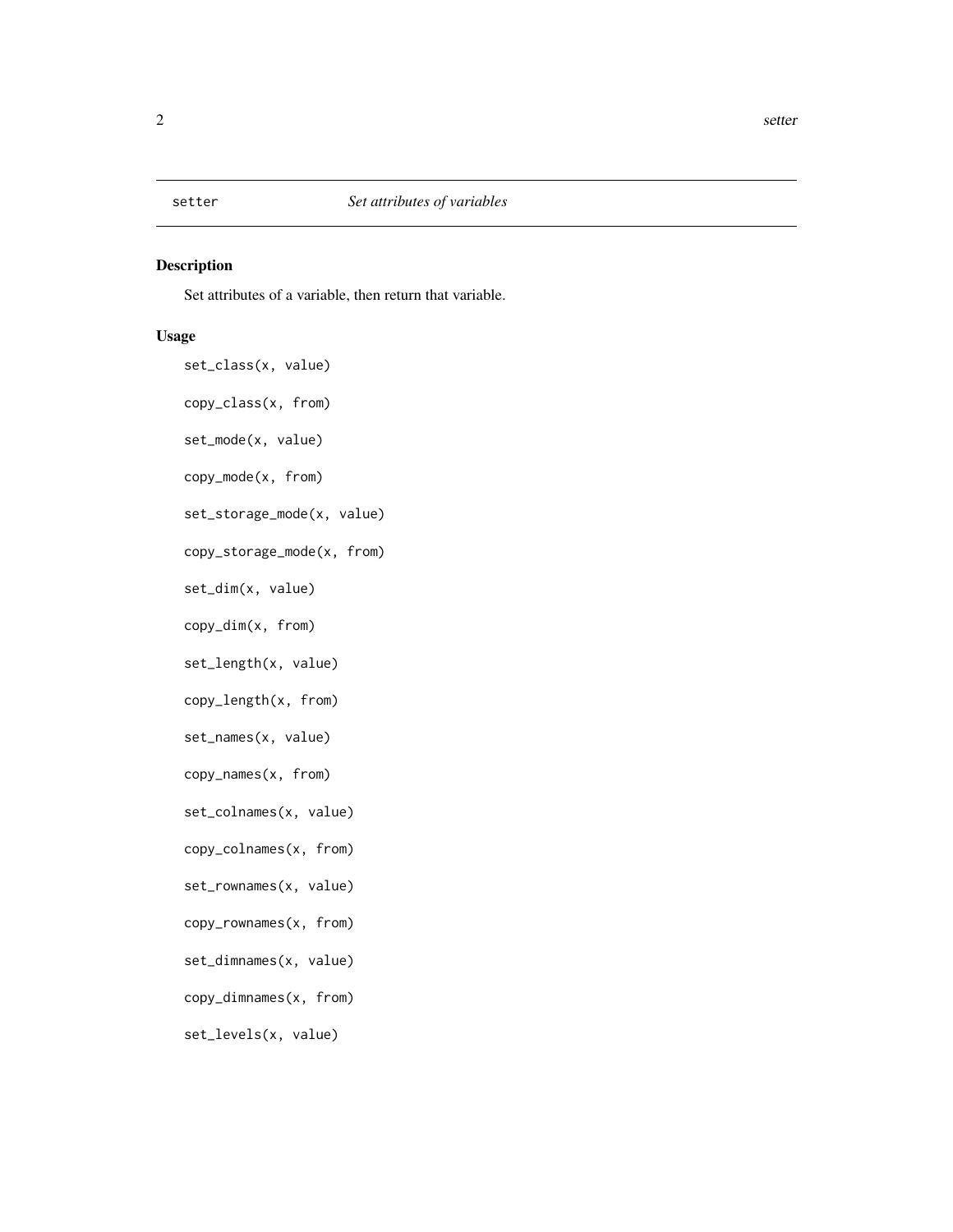#### <span id="page-2-0"></span>setter 3

```
copy_levels(x, from)
set_comment(x, value)
copy_comment(x, from)
set_attribute(s, ..., dots = list())copy_attributes(x, from, attribs)
copy_all_attributes(x, from)
copy_most_attributes(x, from)
```
#### Arguments

| $\boldsymbol{\mathsf{x}}$ | An R variable.                               |
|---------------------------|----------------------------------------------|
| value                     | A value to set the attribute to.             |
| from                      | A variable to take the attribute value from. |
|                           | Name-value pairs of attributes to set.       |
| .dots                     | A named list of attributes to set.           |
| attribs                   | A character vector of attributes to copy.    |

#### Value

x is returned, with updated attributes.

#### See Also

#### [attributes](#page-0-0), [attr](#page-0-0)

#### Examples

```
if(requireNamespace("magrittr"))
{
  `%>%` <- magrittr::`%>%`
  # Convert a vector to a matrix by setting the dimensions and their names.
  m \le -1:12 %>%
   set_dim(3:4) %>%
   set_dimnames(list(letters[1:3], LETTERS[1:4])) %>%
   print
  # Copy attributes from one variable to another using copy_* fns.
  month.abb %>%
   copy_dim(m) %>%
   copy_dimnames(m) %>%
   print
  # Same again, using copy_attributes
```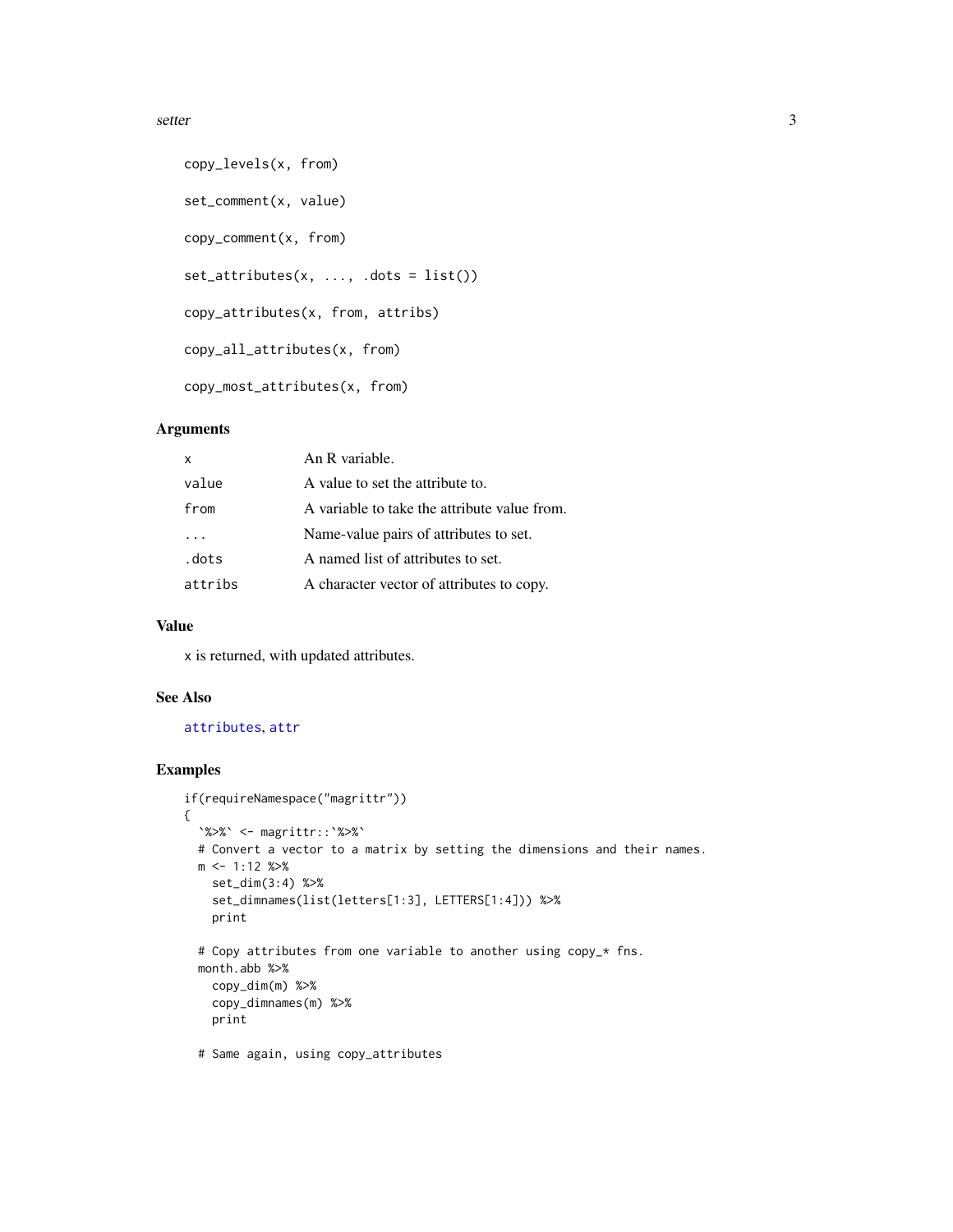```
4 setter and the setter and the setter and the setter and the setter and the setter and the setter and the set
```

```
month.abb %>%
   copy_attributes(m, c("dim", "dimnames"))
  # Same again, in this case you can copy most/all the attributes from m.
  month.abb %>%
   copy_most_attributes(m)
  month.abb %>%
   copy_all_attributes(m)
  # To quickly convert a list into a data.frame, set the class and row names.
  list(a = (1:5) ^ 2, b = pi ^ (1:5)) %>%
    set_class("data.frame") %>%
   set_rownames() %>% # data.frames have a default
   print
  # Or equivalently, using attributes
  list(a = (1:5) ^ 2, b = pi ^ (1:5)) %>%
   set_attributes(class = "data.frame", row.names = .set_row_names(5)) %>%
   print
} else
{
 message('This example requires the magrittr package. Please run install.packages("magrittr").')
}
```